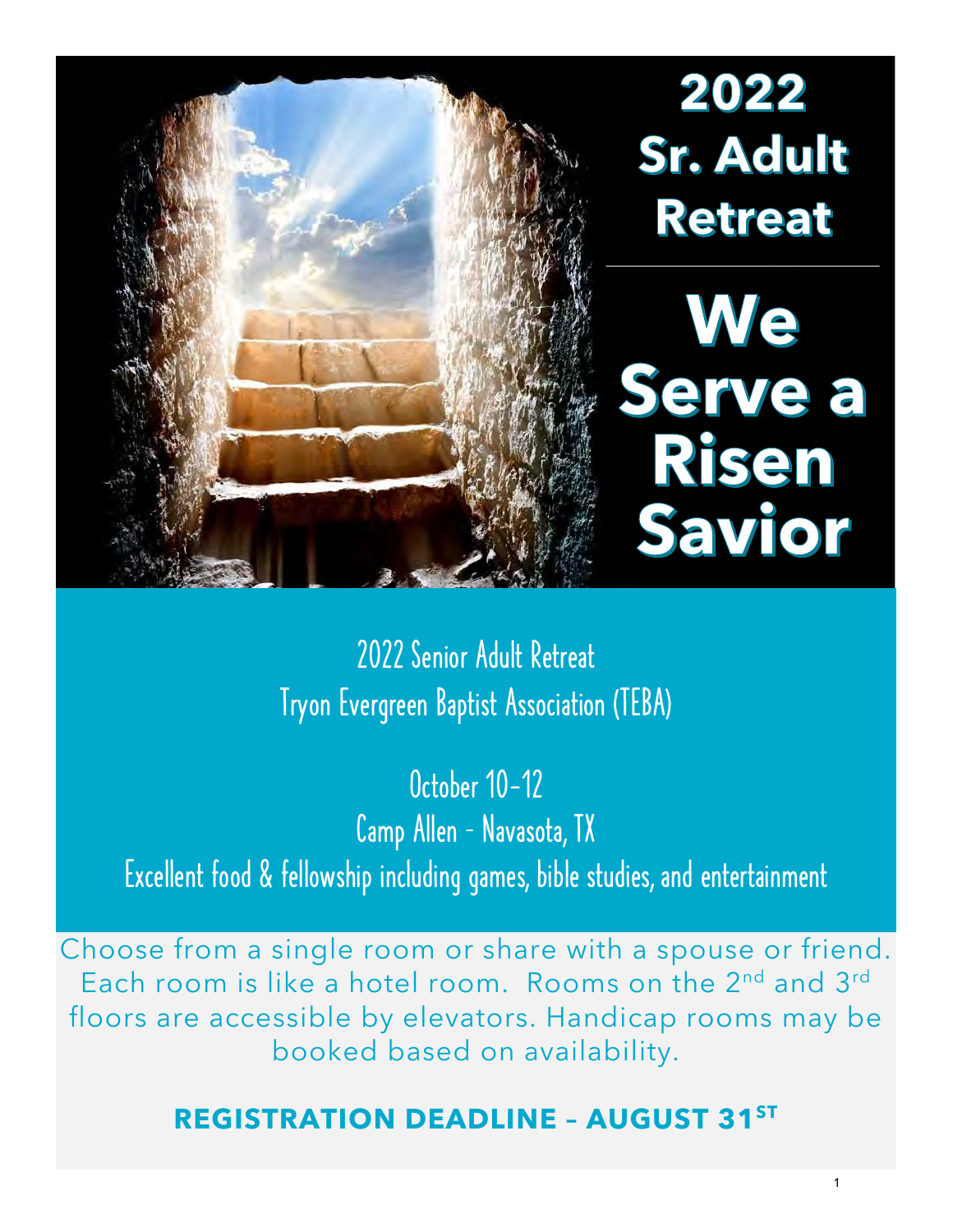## SENIOR ADULT RETREAT REGISTRATION

Tryon Evergreen Baptist Association Camp Allen, Navasota, Texas October 10-12, 2022

| Church Name: __________________________________City: ___________________________ |                                  |  |
|----------------------------------------------------------------------------------|----------------------------------|--|
|                                                                                  |                                  |  |
|                                                                                  |                                  |  |
|                                                                                  |                                  |  |
|                                                                                  |                                  |  |
| <b>Accommodation Request:</b>                                                    | Please Check any that apply:     |  |
| Room: Single: _______ Double: ______                                             | <b>Handicap Facilities</b>       |  |
| (Prices listed under Payment Information)                                        | Ground Level Room - Required     |  |
| Roommate Request:                                                                | Ground Level Room - Not Required |  |
|                                                                                  |                                  |  |

### **Accommodation Information:**

- Accommodations are two persons per room unless prior approval has been arranged.
- Registration for all roommates must be received before a room is assigned.
- If the accommodations you request are not available, you will be called and asked if you desire other accommodations

### **Payment Information:**

- **Nonrefundable Deposit \$50 per person is due by July 1st, 2022**
- **Registration Deadline August 31, 2022**
- **Registration Fees (for two nights):**
	- o Single Room: \$296 (Per Person)
	- o Double Room: \$216 (Per Person)
- Please make checks payable to TEBA, P.O. Box 2408, Conroe, TX 77305
- **Full & Final Payments are due by August 31st, 2022.**
- If there are any cancelations after August 31<sup>st</sup>, 2022 **no refunds** will be given.
	- o Under dire emergencies only, the refund will be up to TEBA discretion.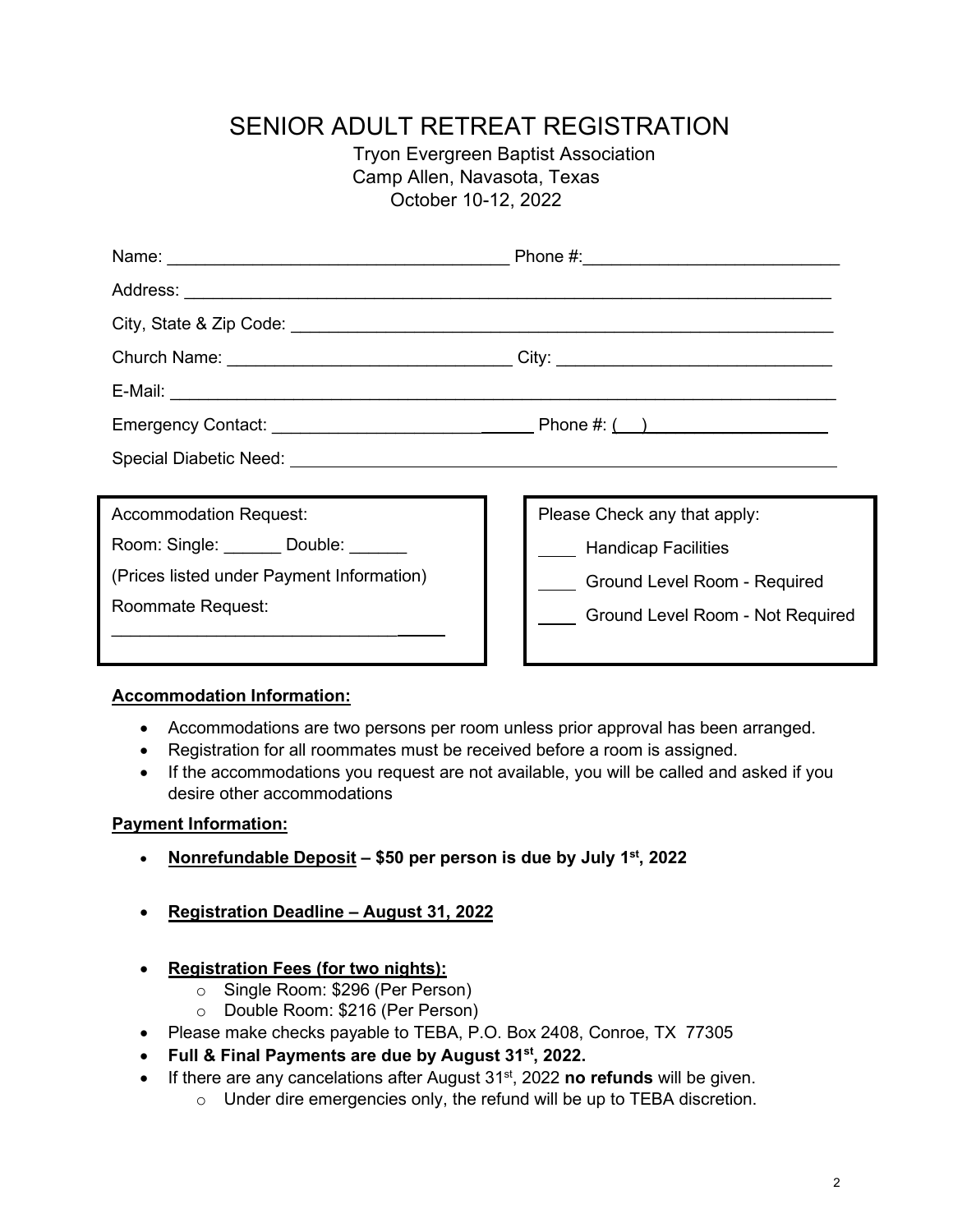### **Participation Agreement & Waiver Agreement**

I am above the age of 18 and am signing this agreement as a participant while acknowledging and assuming all liabilities and risks in consideration for participation in this event.

Furthermore, I understand participation in all activities including both indoor and outdoor events is made by my informed consent. I understand all activities are optional and that I have voluntarily applied to participate in the events and activities. I understand the foregoing activities and all other events, hazards, or exposures connected with the event and the indoor and/or outdoor activities, involve risk of harm and that accidents or illness can occur in places without medical facilities, physicians, or surgeons. I am aware of the risks and damages inherent with those activities, and I knowingly and willingly assume the risk of injury.

| <b>Participant Signature</b>                                                                  |        | Date           |                  |  |
|-----------------------------------------------------------------------------------------------|--------|----------------|------------------|--|
| <b>Medical Information</b>                                                                    |        |                |                  |  |
| Participant Name:                                                                             |        | $\square$ Male | $\square$ Female |  |
| Church Name:                                                                                  |        |                |                  |  |
| <b>Mailing Address:</b>                                                                       |        |                |                  |  |
| City:                                                                                         | State: | Zip:           |                  |  |
| Date of Birth:                                                                                |        |                |                  |  |
| Phone:                                                                                        |        |                |                  |  |
| Person to notify in case of an emergency:                                                     |        |                |                  |  |
| Phone number(s) of emergency contact person:                                                  |        |                |                  |  |
| Name of Primary Physician and phone number:                                                   |        |                |                  |  |
| <b>General Health Information:</b>                                                            |        |                |                  |  |
| Do you currently have any of the following? (Circle Yes of No below)                          |        |                |                  |  |
| 1. Recent serious injury: Yes No                                                              |        |                |                  |  |
| 2. Recent surgery: Yes No                                                                     |        |                |                  |  |
| 3. Allergies to medications: Yes No                                                           |        |                |                  |  |
| 4. Food Allergies: Yes No                                                                     |        |                |                  |  |
| 5. Asthma: Yes No                                                                             |        |                |                  |  |
| If yes to any of the above, please describe:                                                  |        |                |                  |  |
| 7. Do you take any medications regularly? Yes No - (If yes, please list on back of this page) |        |                |                  |  |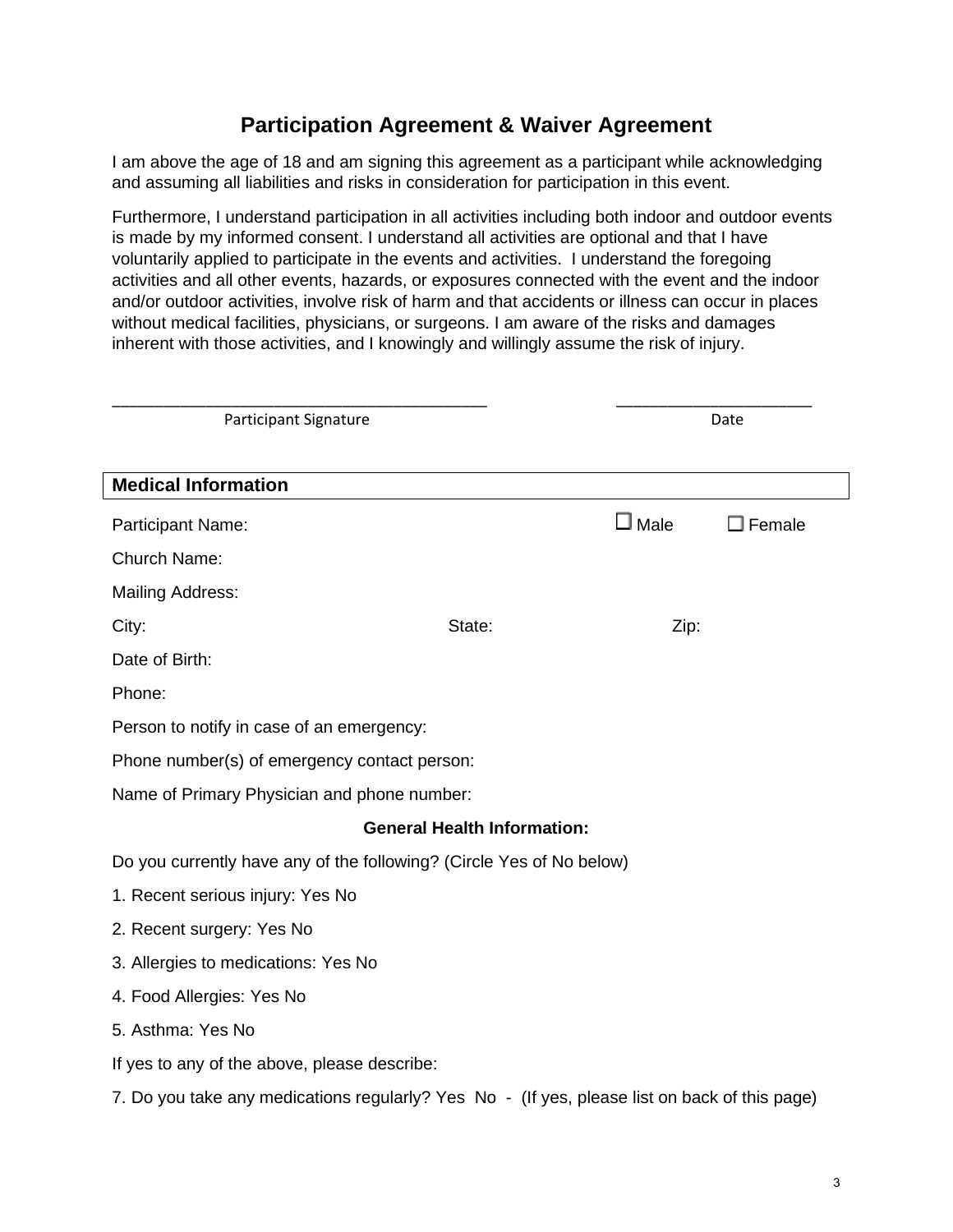(All medications brought to the event must be in originally labeled containers)

8. If yes, will you have these with you? Yes No

9. Date of last Tetanus Shot:

10. Add any other necessary medical information: (Please list on the back of this page).

### **Insurance Information:**

1. Medical Insurance Company:

2. Plan or Group Number:

3. Insured Name:

4. Insured I.D. # or Member #:

5. Insurance Company Phone Number:

6. Insurance Company Address:

#### *\* You may copy both sides of your insurance card and attach it if it includes all of the above information.*

### **SPECIAL NOTE**

*If you have a Physicians Directive or Related Materials, you are requested to include copies of those with this form.*

### **Authorization for Emergency Medical Treatment**

I have listed above my physical conditions or medical problems that may need attention and all medications regularly used by myself. I understand failure to disclose medical information and/or condition may result in my inability to be a participant in the event. In case of the illness, the TEBA or its agents will try to notify whoever is listed as the emergency contact person. In the event there arises a medical emergency where the emergency contact cannot be notified. authorize the TEBA or its agents to consent to any necessary X-ray examination, anesthetic, medical or surgical diagnosis or treatment, or hospital care. I hereby consent and give my permission to the TEBA, its agents, or any attending physician to make such decisions and to perform such medical treatments and/or surgery upon myself, in their sole discretion, be necessary and proper under the circumstances.

I DO RELEASE, ACQUIT, DISCHARGE, AND COVENANT TO HOLD HARMLESS THE TEBA STAFF, PERSONNEL, OR ANY OF ITS REPRESENTATIVES FROM ANY ACTIONS, DAMAGES, OR LIABILITIES ARISING OUT OF ANY INJURIES OR PROPERTY DAMAGE SUSTAINED DURING THE PARTICIPATION IN THE CAMP AND/OR RESULTING FROM THE TREATMENT OF ANY ILLNESS, SICKNESS, OR ACCIDENT, INCURRED BY MYSELF DURING MY PARTICIPATION OF THE EVENT, EVEN IF SUCH INJURIES OR DAMAGES ARE CAUSED IN WHOLE OR IN PART BY THE NEGLIGENCE (BUT NOT GROSS NEGLIGENCE OR RECKLESSNESS) OF THE TEBA, ITS OFFICERS, AGENTS, EMPLOYEES OR PARTICIPANTS.

In consideration for being permitted to attend this event and participate in the activities conducted during the event, I, on behalf of myself, my legal representatives, heirs, and assigns